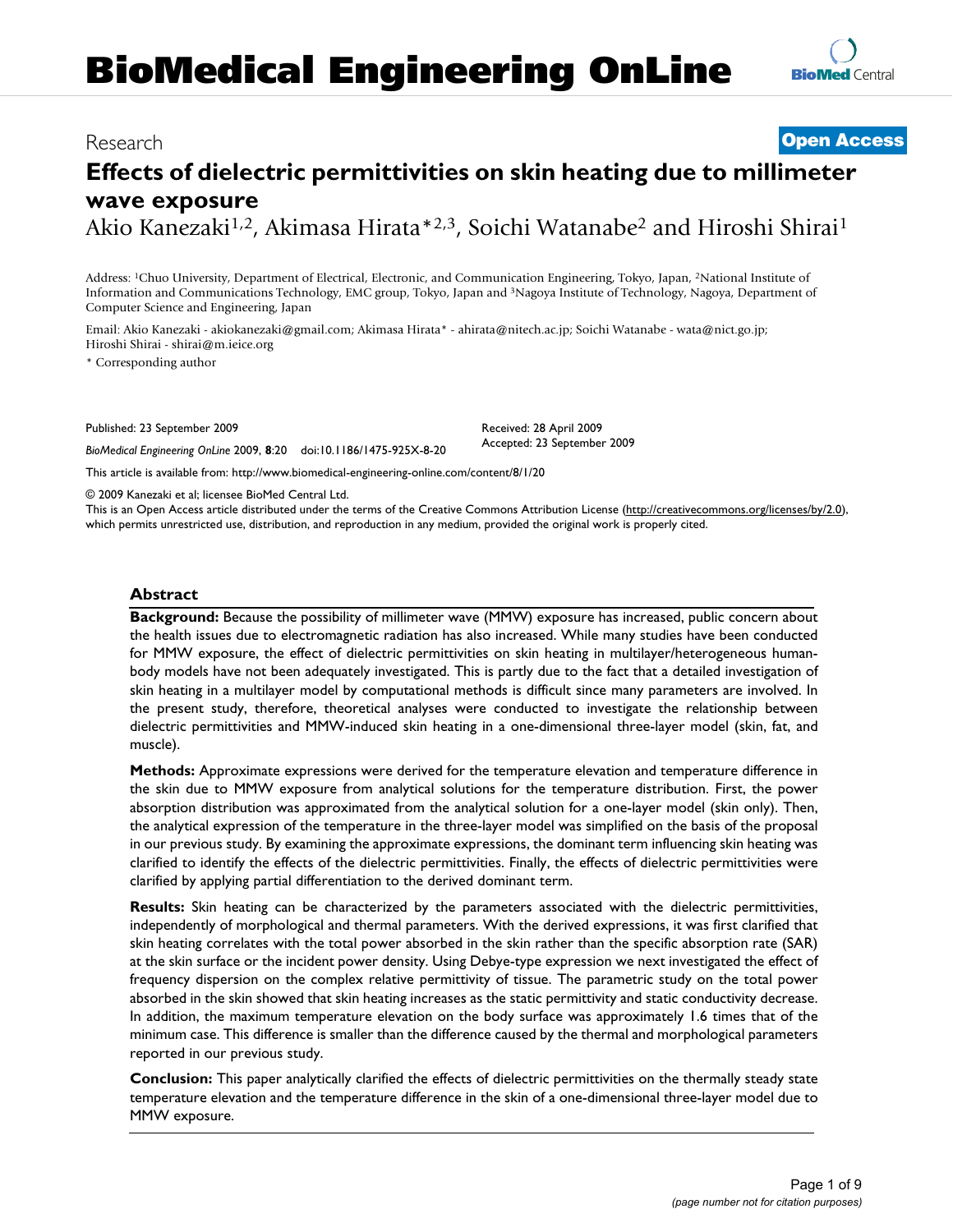#### **Background**

Millimeter waves (MMW: 30-300 GHz) have become one of the attractive communication tools for short-range and high-capacity transmission due to the manufacturing technology advancement of electronic devices. As MMW usage expands, public concern over human exposure rises, and so it has become important to evaluate human safety regarding MMWs. Most MMW power is absorbed near the surface of the human body, leading to a localized temperature elevation near the surface. There have been a few studies on the relationship between the warm sensation and temperature elevation due to MMW exposure. Three general hypotheses of an adequate stimulus for the warm sensation exist, as summarized by Riu *et al*. [1]: (1) to reach the threshold, the stimulus must produce a fixed temperature elevation in the vicinity of receptors located 150-200 μm below the skin surface  $[2]$ ,  $(2)$  a stimulus reaches the threshold when it establishes a fixed temperature difference between two layers located at a depth of approximately 200 and  $1,000 \mu m$  [3], and (3) a stimulus produces a threshold sensation when the temperature elevation at the receptor layer reaches a level that varies with the concurrent level of adaptation [4]. In addition, the rate of temperature elevation could be another factor. However, the determinative factor of warm sensations is unclear. Therefore, a detailed investigation of the temperature elevation and temperature difference near the body surface is required.

Temperature elevation in human tissues due to electromagnetic wave exposure may be estimated from a bioheat equation (BHE) [5,6]. On the basis of this equation, the mechanism of warm sensation due to microwave exposure has been discussed by Riu *et al*. [1] and Foster *et al*. [7]. They indicated that the body surface temperature elevation in a one-layer model increases with the frequency of the electromagnetic wave. In the MMW region, computational and experimental work has been conducted by Alekseev *et al*. [8-11]. In [8], they proposed a temperature estimation method by solving a conventional BHE as well as a hybrid bioheat equation (HBHE). HBHE combines the conventional BHE and a scalar effective thermal conductivity equation. Comparing the MMW-induced temperature elevation in the skin with the measured one, the effectiveness of HBHE was shown for low and high perfusion rates. In [11], the temperature elevation in a onedimensional four-layer model was investigated with HBHE.

In our previous study [12], the effect of thermal parameters on the temperature elevation in a three-layer model (skin, fat, muscle) due to MMW exposure was investigated by deriving the analytical solution and its approximation. The main findings in that study were as follows: (1) thermal analysis for a multilayer structure is required even in the MMW region because the temperature elevations for the three-layer model are 1.3-2.8 times larger than those for a one-layer (skin) model and (2) the temperature elevation on the body surface decreases monotonically with the increase of the heat transfer coefficient, terms associated with the blood perfusion, and thermal conductivity.

There have been a few studies on the dielectric permittivities in the MMW region. The variation of the dielectric permittivities of biological tissues [9,13,14] can reach 35% in the MMW region. However, the effect of the dielectric permittivities on tissue heating in the multilayer model has not been adequately investigated. Moreover, the effect cannot be properly evaluated by our previous approximation [12] because those expressions were derived for the temperature elevation at the body surface only, and the parameters associated with the dielectric permittivities are not independent of the thermal and morphological parameters". For these reasons, additional investigations are required to characterize the dependence of MMWinduced skin heating on the dielectric permittivities.

In the present study, theoretical analyses were conducted for the thermal steady state temperature elevation in order to investigate the relationship between the dielectric permittivities and skin heating in a three-layer model. Continuous MMW was assumed to be incident normal to the body surface as a typical worst-case scenario.

#### **Methods**

#### *Analytical model and approximation for body surface temperature elevation*

The model, fundamental solution and approximation methods used in our previous study [12] are also used in the present study. A one-dimensional analytical human body model that consists of skin (*n* = 1), fat (*n* = 2), and muscle  $(n = 3)$  is shown in Fig. 1. A continuous plane wave is incident normal to the skin layer. The temperature distribution can be derived using the BHE, which is expressed for the one-dimensional model as:

$$
\frac{\partial}{\partial z} \left( \kappa_n \frac{\partial T_n(z)}{\partial z} \right) + \sigma_n |E(z)|^2 - b_n \{ T_n(z) - T_b \}
$$
  
+
$$
A_n = 0,
$$
\n(1)

where  $E(z)$  is the root-mean-square electric field [V/m],  $\sigma_n$ is the electric conductivity  $[S/m]$ ,  $\kappa_n$  is the thermal conductivity [W/m  $\degree$ C],  $b_n$  is the term associated with blood perfusion [W/m<sup>3</sup> °C],  $A_n$  is the metabolic heat production [W/m<sup>3</sup>] of the *n*th layer, and  $T<sub>b</sub>$  is the blood temperature [°C]. Equation (1) can be solved analytically using the Laplace Transform with respect to the *z* coordinate.  $T_n(z)$ ,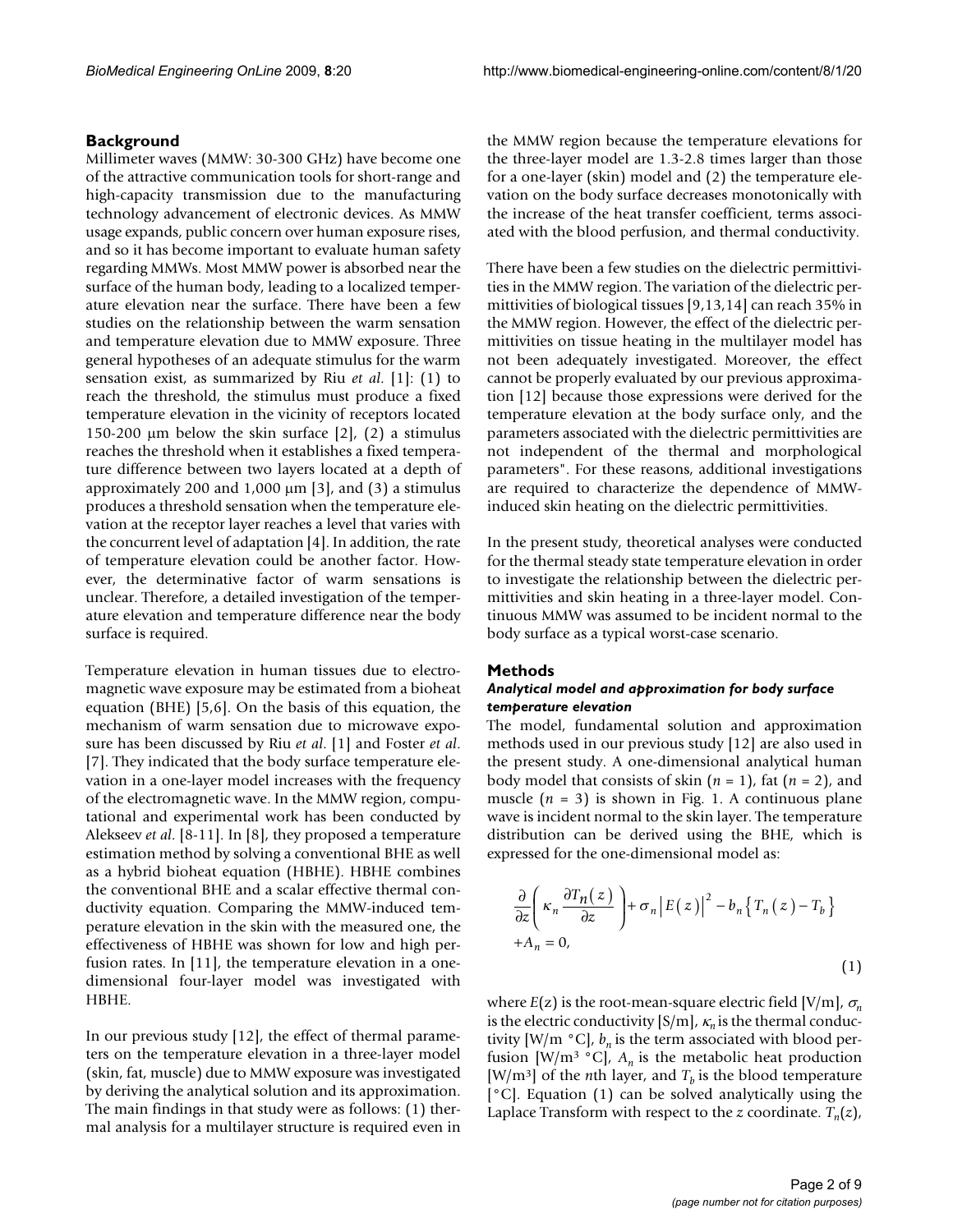

Thermal constants and tissue thicknesses in **Figure 1** the analytical model ("max"-"typical"-"min") **Thermal constants and tissue thicknesses in the analytical model ("max"-"typical"-"min")**. This model consists of skin (*n* = 1), fat (*n* = 2), and muscle (*n* = 3). The thicknesses of each layer are listed in Table 1.

which is the theoretical solution of the temperature distribution in the tissue layer *n*, is derived as follows [12]:

$$
T_n(z) = T_n(z_n) \cdot \cosh\sqrt{\frac{b_n}{\kappa_n}}(z - z_n)
$$
  
+
$$
T'_n(z_n) \cdot \frac{1}{\sqrt{b_n/\kappa_n}} \cdot \sinh\sqrt{\frac{b_n}{\kappa_n}}(z - z_n)
$$
  
+
$$
\left(T_b + \frac{A_n}{b_n}\right) \cdot \left(1 - \cosh\sqrt{\frac{b_n}{\kappa_n}}(z - z_n)\right)
$$
  
+
$$
S_n(z - z_n),
$$
 (2)

where

$$
T'_{n}(z_{n}) = \frac{\partial T_{n}(z_{n})}{\partial z}\bigg|_{z=z_{n}}, \qquad (3)
$$

and  $S_n(z - z_n)$  is the term associated with the MMW power absorption given by the following equation:

$$
S_{n}(z-z_{n})
$$
\n
$$
= \frac{Z_{0}\rho\sigma_{n}|T_{En}|^{2}}{4\alpha_{n}^{2}\kappa_{n}-b_{n}} \left\{ \frac{-2\alpha_{n}}{\sqrt{b_{n}/\kappa_{n}}} \sinh\sqrt{\frac{b_{n}}{\kappa_{n}}} (z-z_{n}) + \cosh\sqrt{\frac{b_{n}}{\kappa_{n}}} (z-z_{n}) - e^{-2\alpha_{n}(z-z_{n})} \right\}
$$
\n
$$
+ \frac{Z_{0}\rho\sigma_{n}|R_{En}|^{2}}{4\alpha_{n}^{2}\kappa_{n}-b_{n}} \left\{ \frac{2\alpha_{n}}{\sqrt{b_{n}/\kappa_{n}}} \sinh\sqrt{\frac{b_{n}}{\kappa_{n}}} (z-z_{n}) + \cosh\sqrt{\frac{b_{n}}{\kappa_{n}}} (z-z_{n}) - e^{2\alpha_{n}(z-z_{n})} \right\}
$$
\n
$$
+ \frac{Z_{0}\rho\sigma_{n}X_{1}}{4\beta_{n}^{2}\kappa_{n}+b_{n}} \left\{ -\sqrt{\frac{b_{n}}{\kappa_{n}}} (z-z_{n}) - e^{\sqrt{\frac{b_{n}}{\kappa_{n}}} (z-z_{n})} + 2\cos 2\beta(z-z_{n}) \right\}
$$
\n
$$
+ \frac{2Z_{0}\rho\sigma_{n}\beta_{n}X_{2}}{4\beta_{n}^{2}\kappa_{n}+b_{n}} \left\{ -\sqrt{\frac{b_{n}}{\kappa_{n}}} e^{-\sqrt{\frac{b_{n}}{\kappa_{n}}} (z-z_{n})} - \sqrt{\frac{b_{n}}{\kappa_{n}}} e^{\sqrt{\frac{b_{n}}{\kappa_{n}}} (z-z_{n})} + \frac{\sin 2\beta_{n}(z-z_{n})}{\beta_{n}} \right\},
$$
\n(4)

where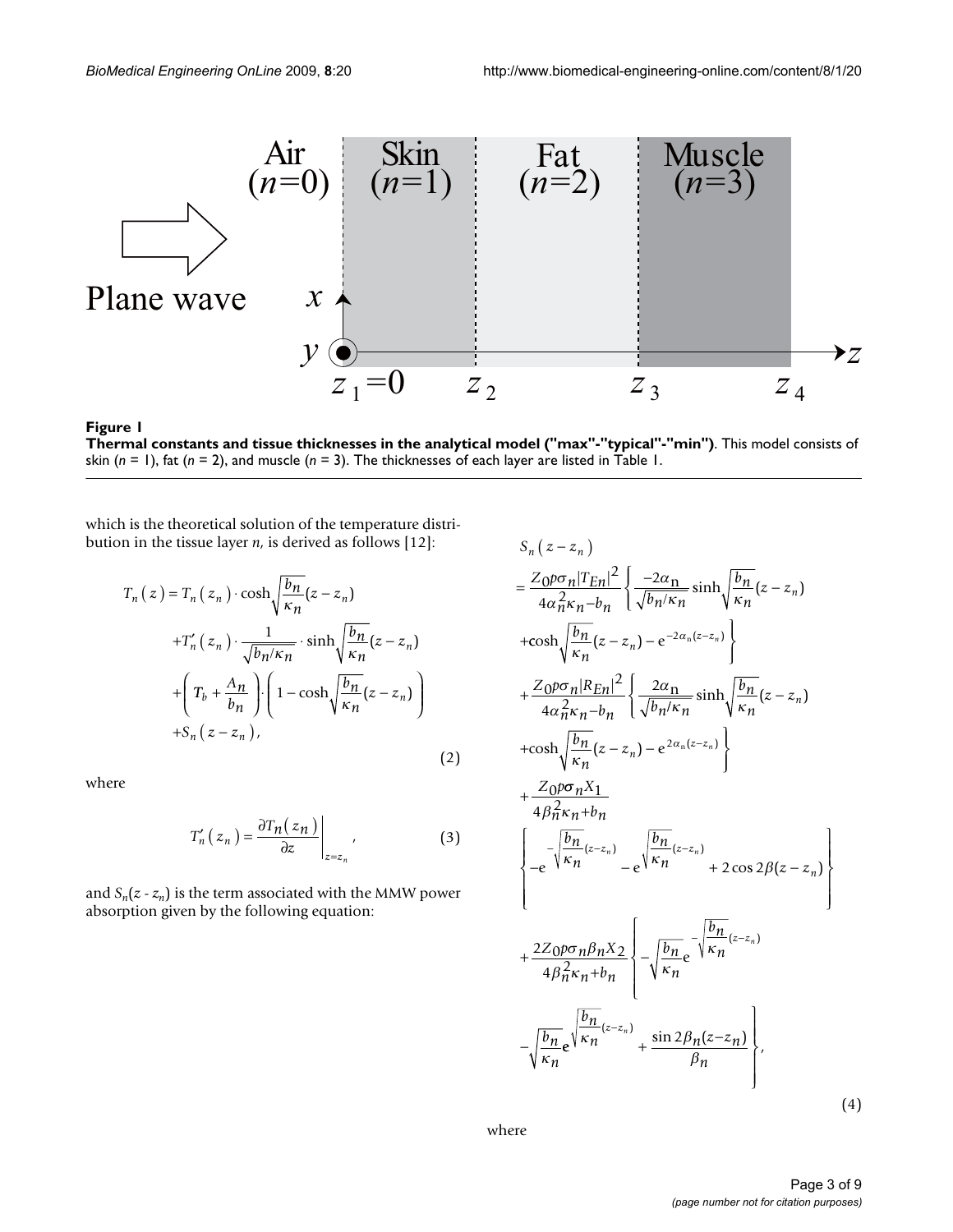$$
X_1 = \text{Re}\left(T_{En}\right)\text{Re}\left(R_{En}\right) + \text{Im}\left(T_{En}\right)\text{Im}\left(R_{En}\right),\quad(5)
$$

$$
X_2 = \text{Im}(T_{En}) \text{Re}(R_{En}) - \text{Re}(T_{En}) \text{Im}(R_{En}).
$$
\n(6)

Note that  $Z_0$  is the free-space wave impedance  $[\Omega]$ , *p* is the incident power density [W/m<sup>2</sup>],  $\alpha_n$  is the attenuation constant of the *n*-th layer  $[m^{-1}]$ ,  $\beta_n$  is the phase constant of the *n*-th layer [rad/m],  $T_{En}$  is the transmission coefficient from layer  $n-1$  to  $n$ , and  $R_{En}$  is the reflection coefficient from layer *n*+1 to *n*.

Although analytically exact, solution (2) is difficult to apply to a parametric study. For this reason, a simpler analytical solution is desirable. Since the MMW power absorption is confined within the skin surface, the absorbed power can be derived from a simpler analytical solution for the one-layer (skin only) model. This physical observation can be used for an approximate solution [12], and so the body surface temperature elevation  $\Delta T_{3L}$ due to MMW exposure in the three-layer model can be written as follows:

$$
\Delta T_{3L} = \frac{Z_0 p \sigma_1 |T_{E10}|^2}{4\alpha_1^2} \cdot \frac{2\alpha_1 (A+B \cdot D) - C \cdot D}{A \cdot E + D}, \quad (7)
$$

$$
\begin{cases}\nA = \frac{z_3 - z_2}{\kappa_2} \left( \frac{b_2 (z_3 - z_2)}{2 \sqrt{b_3 \kappa_3}} + 1 \right) + \frac{1}{\sqrt{b_3 \kappa_3}}, \\
B = \frac{z_2}{\kappa_1}, C = \frac{1}{\kappa_1} \\
D = b_2 (z_3 - z_2) \left( \frac{z_3 - z_2}{2 \kappa_2} + \frac{1}{\sqrt{b_3 \kappa_3}} \right) + 1, \\
E = h + b_1 z_2,\n\end{cases}
$$
\n(8)

where the transmission power at the air-skin interface is given by

$$
|T_{E10}|^2 = \left|\frac{2Z_1}{Z_0 + Z_1}\right|^2
$$
  
= 
$$
\frac{4}{\left|\varepsilon_{r1}^*\right| + \sqrt{2\left(\left|\varepsilon_{r1}^*\right| + \varepsilon_{r1}\right)} + 1},
$$
 (9)

with

$$
\varepsilon_{r1}^* = \varepsilon_{r1} - j\frac{\sigma}{\omega\varepsilon_0},\qquad(10)
$$

and *h* is the heat transfer coefficient  $[W/m^2 \text{ }^{\circ}C]$ ,  $Z_n$  is the wave impedance  $[\Omega]$ ,  $\varepsilon_{r1}$  is the relative permittivity in the skin tissue, and  $\varepsilon_0$  is the permittivity in the vacuum [F/m].

#### *Approximate expressions for temperature distributions in the skin tissue*

Temperature distribution  $T_1(z_s)_B$  in the skin tissue before exposure can be approximated by the following expression:

$$
T_{1}(z_{s})_{B} = T_{1}(0)_{B} + \left\{ T_{1}(0)_{B} - T_{Air} \right\} \frac{h}{\kappa_{1}} z_{s},
$$
\n(11)

where  $0 \leq z_{s} \lt z_{2}$ . The subscript B refers to the condition before exposure. The temperature elevation in the skin tissue  $\Delta T(z_s)$  is approximated as follows:

$$
\Delta T(z_s) = \Delta T_{3L} \left( 1 + \frac{h}{\kappa_1} z_s \right)
$$
  
+ 
$$
\frac{Z_0 p \sigma_1 | T_{E10}|^2}{2\alpha_1 \kappa_1} \cdot \left\{ \frac{1}{2\alpha_1} - \left( z_s + \frac{e^{-2\alpha_1 z_s}}{2\alpha_1} \right) \right\}.
$$
  
(12)

Furthermore, the temperature difference, Diff. *T*(Δ*z*<sub>s</sub>), between  $z_{s1}$  and  $z_{s2}$  due to the continuous MMW exposure can be approximated as:

$$
\begin{split} \text{Diff.}T\left(\Delta z_{s}\right) &= T_{1}\left(z_{s1}\right) - T_{1}\left(z_{s2}\right) \\ &= \left\{T_{Air} - T_{1}\left(0\right)_{B} - \Delta T_{3L}\right\} \frac{h}{\kappa_{1}} \Delta z_{s} \\ &+ \frac{Z_{0}\rho\sigma_{1}|T_{E10}|^{2}}{2\alpha_{1}\kappa_{1}} \cdot \left\{\Delta z_{s} - \frac{e^{-2\alpha_{1}z_{s1}} - e^{-2\alpha_{1}z_{s2}}}{2\alpha_{1}}\right\}, \end{split} \tag{13}
$$

where  $T_1(0)$ <sub>B</sub> is the body surface temperature  $[°C]$  before exposure and  $T_{Air}$  is the air temperature  $[°C]$ .

It is difficult to investigate the effect of the dielectric permittivities on skin heating (i.e., temperature elevation and temperature difference that may cause the warm sensation, as noted previously) using the above expressions because the terms associated with the dielectric permittivities are not independent. Therefore, further approximate expressions for the temperature distributions must be derived to investigate the effect of the dielectric permittivities on skin heating. The attenuation constant of skin tissue,  $\alpha_1$  [1/m], ranges from 1,000 to 4,000 in the MMW region, and therefore,  $1/\alpha_1^2$  may be approximately equal to zero in the equations of body surface temperature elevation (7), temperature elevation distribution in the skin tissue (12), and temperature difference in the skin tissue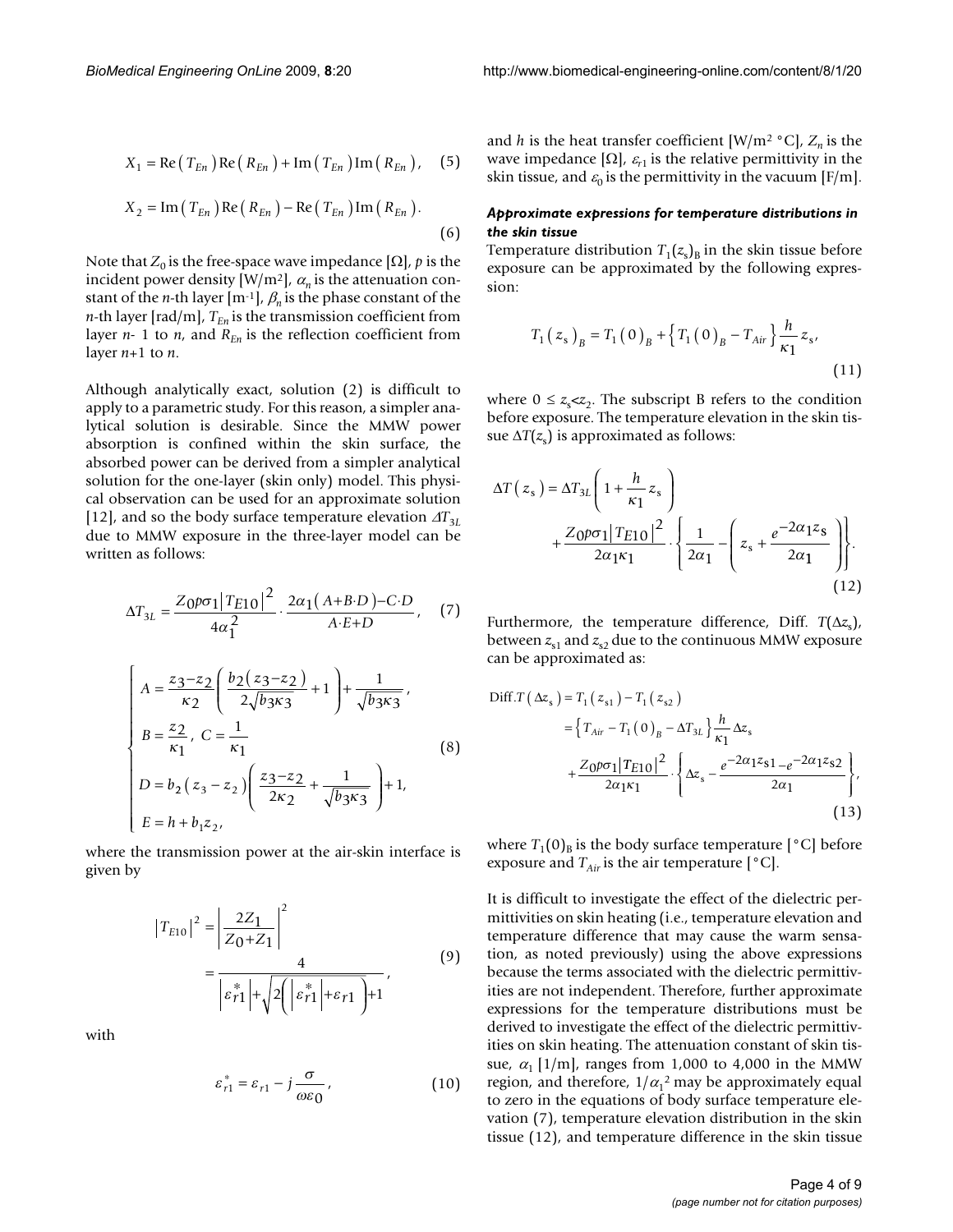(13). These equations can also be approximated by the following expressions:

$$
\Delta \hat{T}_{3L} = \frac{Z_0 \rho \sigma_1 |T_{E10}|^2}{2\alpha_1} \cdot \frac{A + B \cdot D}{A \cdot E + D},\tag{14}
$$

$$
\Delta \hat{T}(z_{s}) = \frac{Z_{0}\rho\sigma_{1}|T_{E10}|^{2}}{2\alpha_{1}}
$$

$$
\left\{\frac{A+B \cdot D}{A \cdot E+D}\left(1+\frac{h}{\kappa_{1}}z_{s}\right)-\frac{1}{\kappa_{1}}\right\},
$$
(15)

$$
\text{Diff.}T\left(\Delta z_{s}\right) = \left\{T_{Air} - T_{1}\left(0\right)_{B}\right\} \frac{h}{\kappa_{1}} \Delta z_{s}
$$
\n
$$
+ \frac{Z_{0}\rho\sigma_{1}|T_{E10}|^{2}}{2\alpha_{1}} \cdot \left\{-\frac{A+B \cdot D}{A \cdot E+D} \frac{h}{\kappa_{1}} \Delta z_{s} + \frac{\Delta z_{s}}{\kappa_{1}}\right\}.\tag{16}
$$

#### *Thermal, morphological, and electrical parameters*

The biological parameters for our present calculations were chosen from the literature [15-22], and are listed in Table 1. The rationale for these choices is discussed in [12]. The conditions ("max" and "min"), in which the maximum and minimum body surface temperature elevations are observed, were determined in [12]. In addition, the set of commonly used parameters are named "typical" [20,21,23].

The dielectric permittivities of tissues were determined on the basis of [13]. The complex relative permittivity in the skin tissues "dry," "(dry + wet)/2," and "wet" (see Fig. 2) are applied to the conditions "max," "typical," and "min." In contrast, the variations in the dielectric permittivities in fat and muscle tissues are not considered because the differences in the dielectric permittivities of fat and muscle tissues have little influence on the MMW power absorption [9].

#### **Results and Discussion**

#### *Approximate expressions of skin heating*

The temperature distributions in the skin tissue before exposure using an analytical exact solution (2) and its approximation (11) are shown in Fig. 3. Good agreement is shown between the analytical solution and the approximation, and relative errors are at most 1%. The temperature elevation in the skin tissue due to MMW exposure at (a) 30 GHz and (b) 300 GHz using the analytical exact solution (2) and its approximation (15) are shown in Fig. 4. The incident power density of MMW was chosen as 50  $W/m<sup>2</sup>$ . As seen from Figs. 4(a) and (b), the errors attributed to the approximation increase as the frequency decreases. This tendency may be due to the increase in penetration depth of the skin tissue. The relative errors of the approximations are at most 15% under the worst condition, such as thin skin thickness and lower-frequency (30 GHz) illumination. The validity of our approximation is confirmed, and the temperature distributions before the exposure and the temperature elevations in the skin tissue due to continuous exposure calculated by the approximate expressions (11) and (15) are in satisfactory agreement with those from the analytical solution (2). Therefore, one can utilize the derived approximated formula (15) and (16) for the analytical evaluation of the effect of the dielectric permittivities on skin heating.

Let us further discuss the approximate expressions for the temperature distributions in the skin tissue. As is evident from equations (15) and (16), the term associated with dielectric permittivities  $Z_0 p \sigma_1 |T_{E10}|^2 / 2 \alpha_1$  is independent of the morphological and thermal parameters, and this term is the only factor of skin heating. Assuming that forward propagation is the dominant contribution in the skin layer, as discussed above, the distribution of the specific absorption rate (SAR [W/kg]) in the skin is derived as

$$
SAR(z) = \frac{\sigma_1 |E(z)|^2}{\rho_1}
$$
  
 
$$
\approx \frac{Z_0 p \sigma_1 |T_{E10}|^2 \cdot e^{-2\alpha_1 z}}{\rho_n},
$$
 (17)

#### **Table 1: Thermal constants and tissue thicknesses in the analytical model ("max"-"typical"-"min").**

|                  | h (surface)              | $\mathbf{b}_n$ | $\kappa_{\rm n}$     | $z_{n+1}$ - $z_n$ [mm] |
|------------------|--------------------------|----------------|----------------------|------------------------|
| skin( $n = 1$ )  | $1 - 10 - 15$            | 6800-9100-9100 | $0.26 - 0.42 - 0.50$ | $0.7 - 1.0 - 1.3$      |
| fat $(n = 2)$    | $\overline{\phantom{0}}$ | 800-1700-2100  | $0.20 - 0.25 - 0.27$ | $6.3 - 3.5 - 0.7$      |
| Muscle $(n = 3)$ | $\overline{\phantom{0}}$ | 1300-2700-3500 | $0.43 - 0.50 - 0.55$ | 53.0-55.5-58.0         |

Detailed discussions are described in [13]. The conditions, "max" and "min," in which the maximum and minimum body surface temperature elevations were observed, were determined in [12]. In addition, the set of parameters commonly used are named "typical" [20,21,23].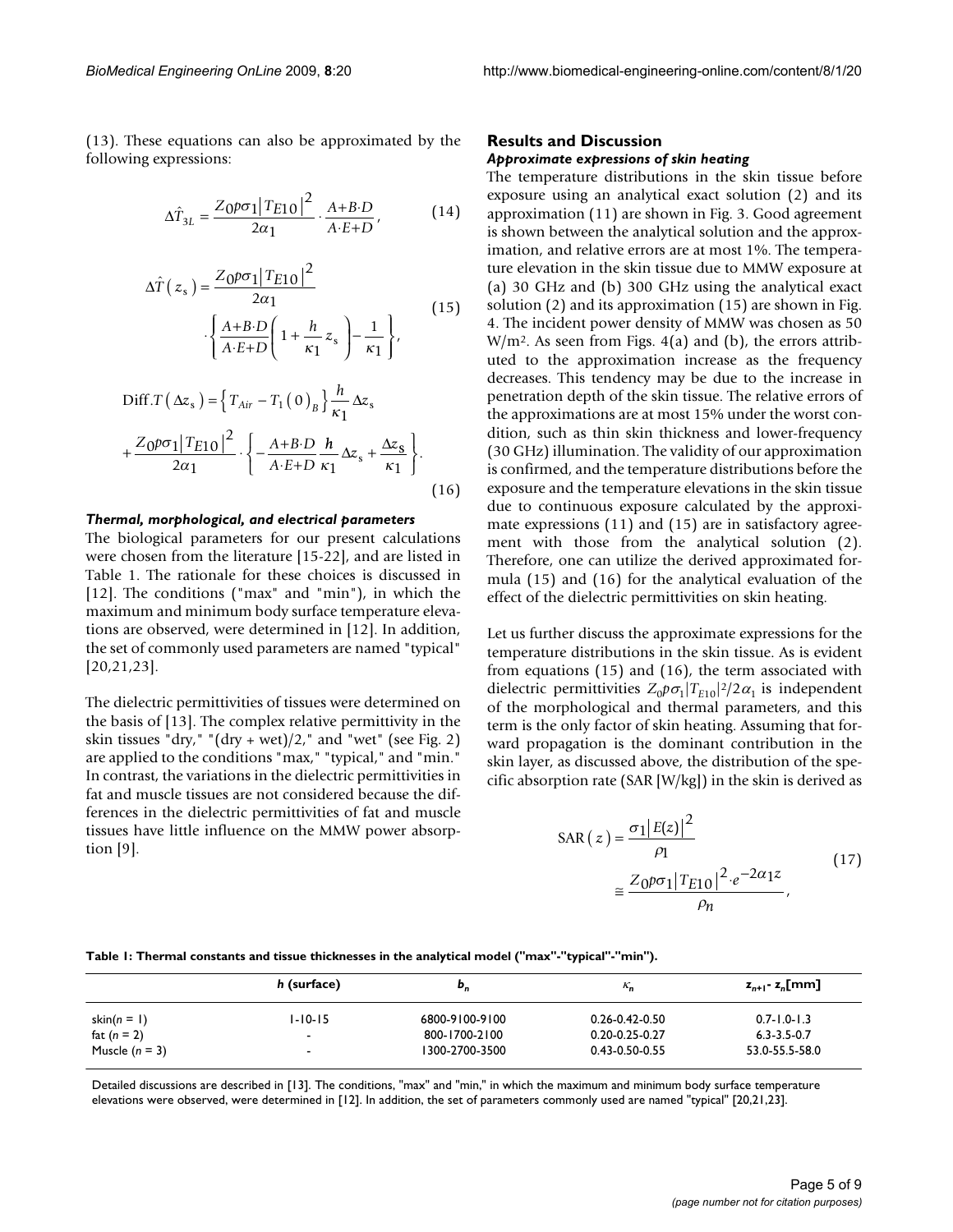









where  $\rho_1$  [kg/m<sup>3</sup>] is the mass density of the skin tissue. Then, the total absorption power in the skin tissue due to MMW exposure  $P_t$  is expressed as

$$
P_{t} = \int_{z_{1}=0}^{z_{2}} \rho(z) \text{SAR}(z) dz
$$
  
= 
$$
\frac{Z_{0} p \sigma_{1} |T_{E10}|^{2}}{\rho_{n}} \int_{0}^{z_{2}} e^{-2\alpha_{1} z} dz.
$$
 (18)



Figure 3 **Temperature distributions in the skin tissue before exposure**. Comparison between the results obtained from the analytical exact solution (2) and the derived approximate expression (12).

For values of  $z_2$  shown in Table 1,  $\alpha_1 z_2 \gg \alpha_1 z_1 = 0$  in the MMW region. Therefore, the upper integration limit can be ignored to obtain

$$
P_t \approx \frac{Z_0 p \sigma_1 |T_{E10}|^2}{2\alpha_1}.
$$
 (19)

Consequently, the temperature elevation  $\Delta\,\hat{T}_{1}\left(z_{{\rm s}}\right)$  and the temperature difference Diff.  $\hat{T}$  ( $\Delta z_{\rm s}$ ) at the location where the warm sensation occurs, correlates only with the total absorption power in the skin. In other words, it is possible to evaluate the effect of the dielectric permittivities on skin heating by the total absorption power in the skin layer per unit area rather than the incident power density or SAR values per unit area at the body surface. Note that the total absorption power per unit area in the skin corresponds to the total energy absorbed per unit area in the skin since we consider the temperature elevation in the thermal steady state.

It is worth comparing our finding in MMW with the corresponding results in microwave frequencies. For frequencies up to 3 GHz, the peak 10 g or mass-averaged SAR is used as a metric in the IEEE standards [24]. One of the rationales for this is the correlation between the 10-g averaged SAR and local temperature elevation. However, such an indicator may be inappropriate for the MMW region, because of the small penetration depth. Our analytical formula shows that the temperature elevation in skin can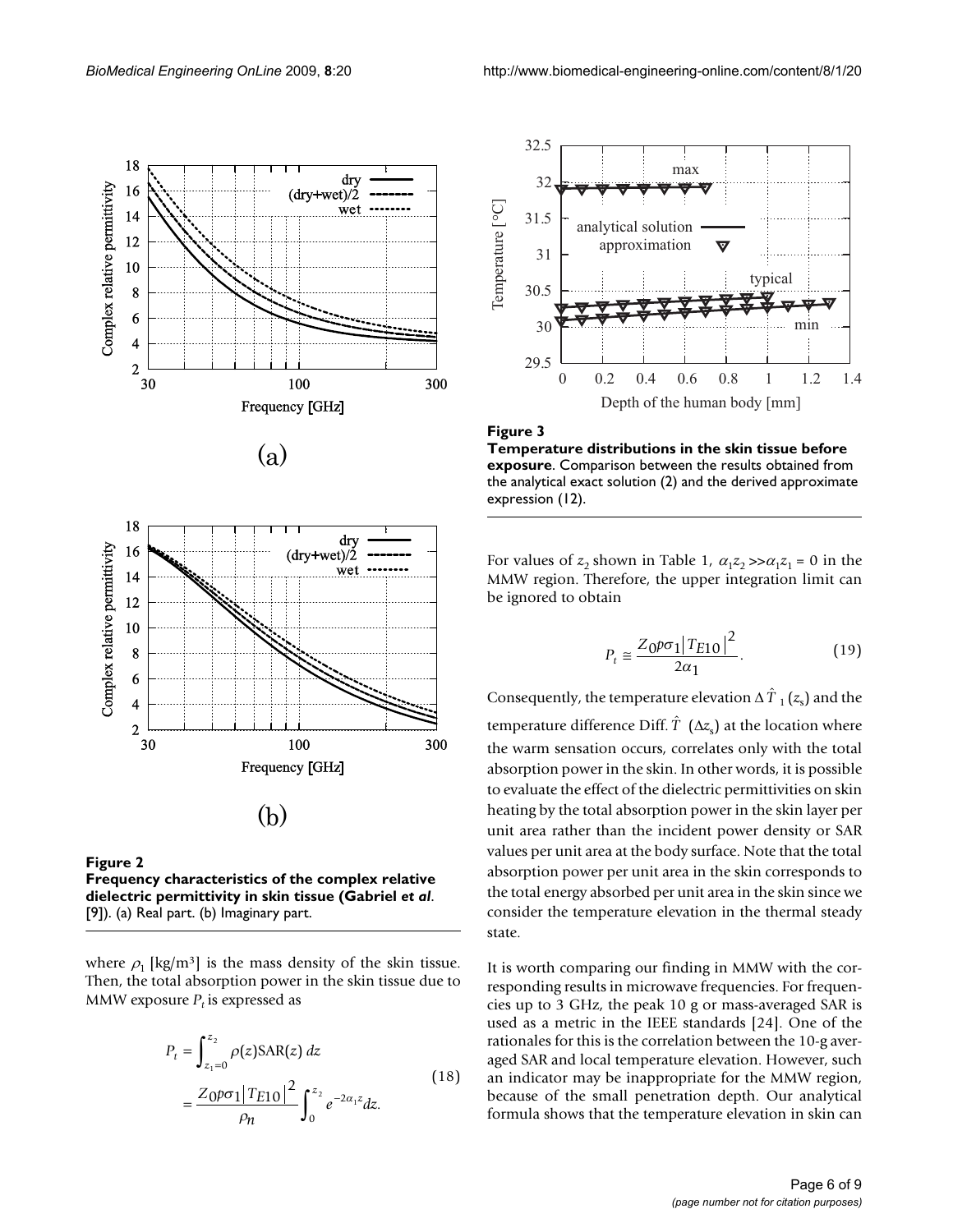



#### Figure 4

**Temperature elevations in the skin tissue due to MMW exposure**. These are calculated from the analytical exact solution (2) and approximate expression (12) under the conditions of "max", "typical" and "min" in Table 1. The incident power density *p* is 50 W/m2. (a) 30 GHz (b) 300 GHz

be estimated using the total power absorbed in the skin, instead of the mass-averaged SAR used for microwaves.

#### *Effects of electrical parameters on skin heating*

The total absorption power is determined by the electric conductivity  $\sigma_1$  in the skin tissue, the attenuation constant  $\alpha_1$  in the skin tissue, and the transmission coefficient  $T_{E10}$ at the air-skin interface, all of which are related to the dielectric permittivities. Among these parameters,  $T_{E10}$  is the most dominant factor. Therefore, the effects of the dielectric permittivities on skin heating can be investigated by using  $T_{E10}$ . Because biological tissues contain a certain amount of water, which exhibits a frequency dispersive nature in the MMW region, the relative dielectric permittivity of biological tissues can be adequately approximated by a Debye-type formula [10,11]:

$$
\varepsilon_r^* = \varepsilon_{\infty} + \frac{\varepsilon_S - \varepsilon_{\infty}}{1 + j\omega\tau} + \frac{\sigma_S}{j\omega\varepsilon_0}
$$
  

$$
= \varepsilon_{\infty} + \frac{\varepsilon_S - \varepsilon_{\infty}}{1 + (\omega\tau)^2} - j \left\{ \frac{\omega\tau (\varepsilon_S - \varepsilon_{\infty})}{1 + (\omega\tau)^2} + \frac{\sigma_S}{\omega\varepsilon_0} \right\}
$$
  

$$
= \varepsilon' - j\varepsilon'', \tag{20}
$$

where  $\omega$  [rad/s] is the angular frequency,  $\tau$  [s] is the relaxation time,  $\varepsilon_8$  is the relative permittivity at  $\omega \tau >> 1$ ,  $\varepsilon_{\rm s} (> \varepsilon_8)$ is the static relative permittivity (at  $\omega \tau \ll 1$ ), and  $\sigma_{\rm s}$  [S/m] is the static conductivity. The effects of  $\varepsilon_{\!s\prime}}\tau_{\rm c}$  and  $\sigma_{\rm s}$  in equation (20) on skin heating are especially considered. It is clear that the relative permittivities  $\varepsilon'$  and  $\varepsilon''$  increase with  $\varepsilon$ <sub>s</sub> and  $\sigma$ <sub>s</sub>. The partial derivatives of  $\varepsilon$ ' and  $\varepsilon$ <sup>"</sup> with respect to  $\tau$  are given as follows:

$$
\frac{\partial \varepsilon'}{\partial \tau} = -\frac{2\omega^2 (\varepsilon_s - \varepsilon_\infty)\tau}{\left\{1 + (\omega\tau)^2\right\}^2} < 0,
$$
\n(21)

$$
\frac{\partial \varepsilon^{\prime\prime}}{\partial \tau} = -\frac{\omega(\varepsilon_{\mathcal{S}} - \varepsilon_{\infty}) \left\{ 1 - (\omega \tau)^2 \right\}}{\left\{ 1 + (\omega \tau)^2 \right\}^2} < 0,
$$
 (22)

since  $1 < (\omega \tau)^2$  for the MMW region [9-11]. Accordingly,  $\varepsilon'$ and  $\varepsilon$ <sup>"</sup> decrease monotonically. As seen in equation (9), the complex relative permittivity  $\varepsilon_r^*$  is included in the denominator of  $T_{E10}$ . Thus, skin heating increases as relaxation time  $\tau$  increases.

Let us now discuss some parameters of the effect of dielectric permittivities on the temperature elevation. Frequency dispersion characteristics of dielectric permittivities were reported in [9,13,14] and used to calculate the body surface temperature elevations and absorbed powers. These values are shown in Figs. 5 and 6, respectively. Cases exist in which the dielectric permittivities are as much as 35% larger than the values for the 'dry' skin reported by Gabriel [13]. In contrast, the variations in body surface temperature elevations and absorbed powers were less than 6% from the results using "Gabriel (dry)." The same conclusion was drawn for the temperature difference in skin tissue for other thermal and morphological parameters,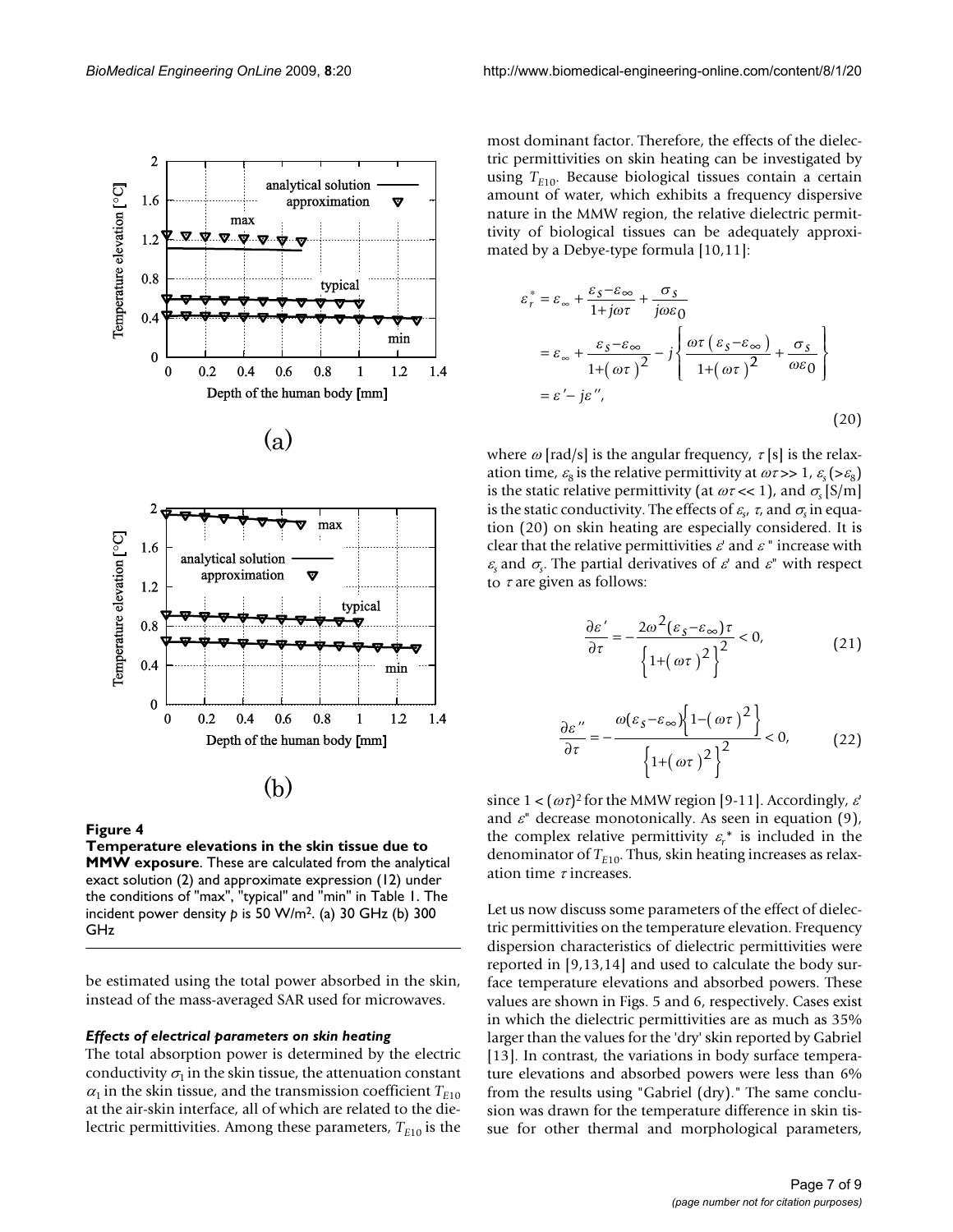

 $(a)$ 





because these parameters are independent of the dielectric permittivities (see equations (15) and (16)).

Both the temperature elevation Δ  $\hat{T}$  <sub>1</sub> ( $z_{\text{s}}$ ) (15) and the temperature difference Diff.  $\hat{T} \; \left( \Delta z_{s} \right)$  (16) are found to increase monotonically with the frequency for the following reasons. The complex relative permittivity in the denominator of  $T_{E10}$  decreases monotonically with the increase in frequency (see Fig. 2). Then, the total absorption power increases with the frequency, which is attributed to the increase in transmission coefficient  $TE_{10}$ . From Fig. 6(a), it





**Frequency characteristics of (a) body surface temperature elevations and (b) total absorption power**. These are calculated from the analytical solution (2) and  $Z_0 p \sigma_1 |T_{E10}|^2 / 2 \alpha_1$ . The power density *p* is 50 W/m<sup>2</sup>, the parameter condition is "typical" in Table 1, and the dielectric permittivities in Figure 5 are from [9-11].

is also confirmed that the body surface temperature elevations increase monotonically with the frequency.

The above results show that the maximum temperature elevation on the body surface is approximately 1.6 times the minimum value, although the body surface temperature elevation for thermal constants and tissue thicknesses varies approximately by 3 times [12]. Therefore, the effects of the dielectric permittivities on skin heating are less than those of the thermal constants and tissue thicknesses.